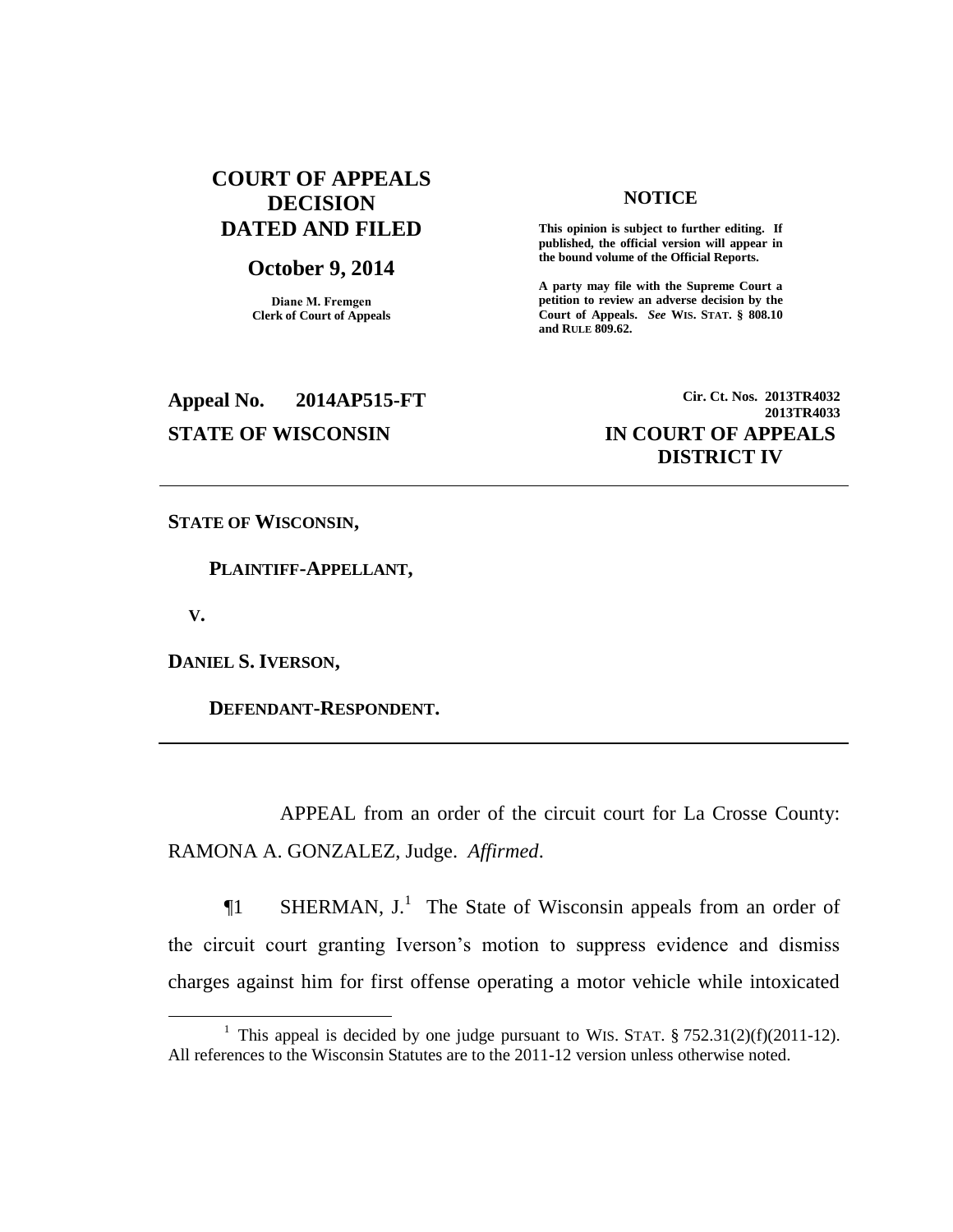and driving with a prohibited alcohol concentration. Iverson moved to suppress evidence gathered after his vehicle was stopped by Wisconsin State Patrol Trooper Michael Larsen. The circuit court determined that Trooper Larsen lacked sufficient reasonable suspicion to stop Iverson and granted Iverson's motion. I affirm, although upon different reasoning than employed by the circuit court.<sup>2</sup>

## BACKGROUND

¶2 At the hearing on the motion to suppress, Trooper Larsen testified that he was traveling northbound on Rose Street in the City of La Crosse at about 1:00 a.m. on September 18, 2013, when he observed a silver Jeep. While Trooper Larsen was following the Jeep, he observed it drift within its lane toward the centerline and back, and stop at flashing yellow lights at two separate intersections where there was no observed traffic. Trooper Larsen also observed a cigarette butt being thrown from the passenger side of the vehicle. After observing the cigarette butt being thrown from the Jeep, he stopped the vehicle.

¶3 At the suppression hearing, Trooper Larsen testified that he stopped Iverson's vehicle because of the cigarette thrown out of the window. Further, on cross examination, Trooper Larsen testified:

> [P]rior to the cigarette butt being thrown out of the vehicle, [] I didn't feel at that point before that I had the reasonable suspicion to initiate a traffic stop on it. I was [going to] continue to follow the vehicle to observe more information.

 $\overline{a}$ 

2

<sup>2</sup> *See Liberty Trucking Co. v. DILHR*, 57 Wis. 2d 331, 342, 204 N.W.2d 457 (1973) (an appellate court is concerned with whether the circuit court decision being reviewed is correct, rather than with the reasoning employed by the court. If the holding is correct, it should be sustained.)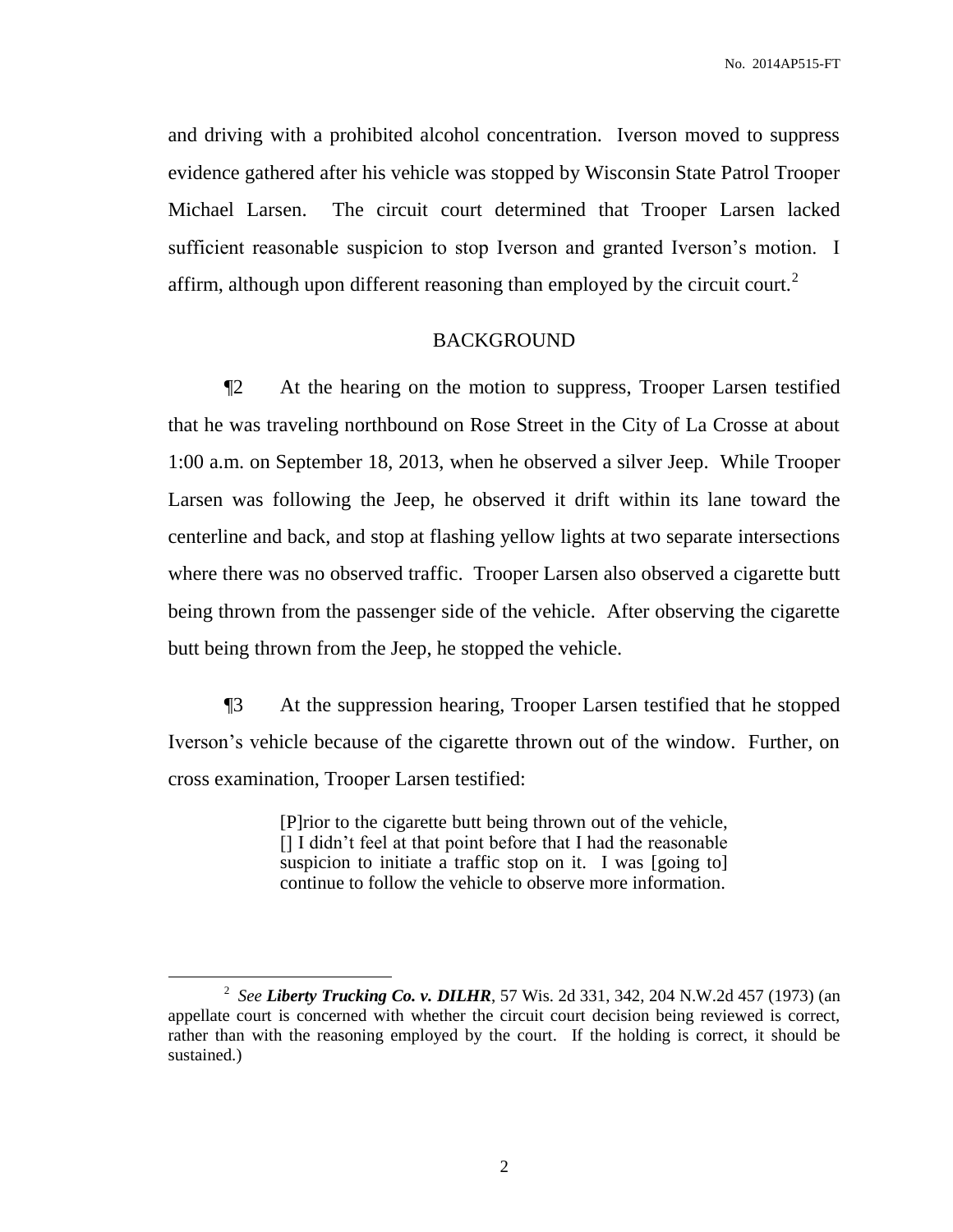The State did not argue at the suppression hearing, and does not argue now, that Trooper Larsen had reasonable suspicion to stop Iverson's vehicle for reasons other than the cigarette butt littering.

¶4 The circuit court granted Iverson's motion to suppress evidence resulting from this investigatory stop, stating that littering the cigarette butt was not the real reason for the stop, but rather was a pretext to allow the officer to investigate whether the driver was intoxicated. The State appeals.

### DISCUSSION

¶5 The facts in this case are not contested. We review whether those facts meet the constitutional standard independently of the circuit court. *See State v. Samuel*, 2002 WI 34, ¶15, 252 Wis. 2d 26, 643 N.W.2d 423.

¶6 WISCONSIN STAT. § 968.24 provides that an officer may stop a person in a public place "when the officer reasonably suspects that such person is committing, is about to commit or has committed a *crime* …." (Emphasis added.) This statute is a legislative codification of *Terry v. Ohio*, 392 U.S. 1, 20-21 (1968), which provides a constitutional framework for evaluating the conduct of police who briefly "seize" a citizen in investigation of suspected criminal activity. Under *Terry*, a police officer "must be able to point to specific and articulable facts which, taken together with rational inferences from those facts, reasonably warrant that intrusion." *Id.* at 21.

¶7 In this case, the only "specific and articulable fact[]" pointed to by Trooper Larsen was that he observed someone throw a cigarette butt from the passenger window of Iverson's vehicle after having followed the vehicle for some time without observing any violation of traffic regulations. The issue, therefore, is

3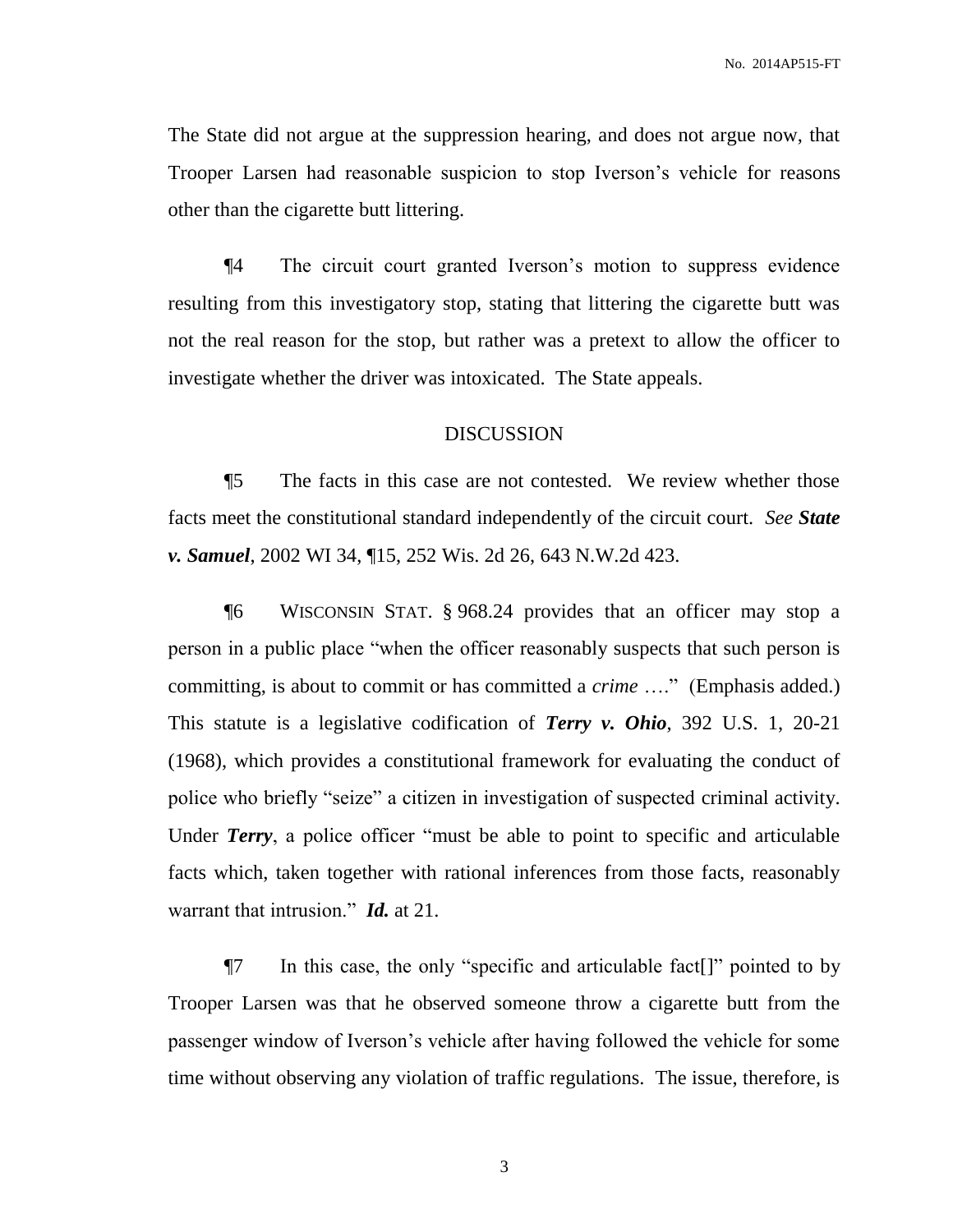No. 2014AP515-FT

whether throwing a cigarette butt from a car window is a sufficient violation to justify the seizure of an individual without a warrant.

¶8 In its appellant's brief, the State relies upon *State v. Popke*, 2009 WI 37, ¶23, 317 Wis. 2d 118, 765 N.W.2d 569, quoting: "Even if no probable cause existed, a police officer may still conduct a traffic stop when, under the totality of the circumstances, he or she has grounds to reasonably suspect that a crime or traffic violation has been or will be committed." The problem with the State's reliance upon *Popke* is that the offense of which Trooper Larsen suspected Iverson was neither a crime nor a violation of a traffic regulation.

¶9 The State asserts that the offense upon which Trooper Larsen stopped Iverson was littering in violation of WIS. STAT. § 287.81. A violation of § 287.81 is punishable only by a forfeiture of not more than \$500. *See*  § 287.81(2). A crime is conduct "punishable by fine or imprisonment or both. Conduct punishable only by a forfeiture is not a crime." WIS. STAT. § 939.12. Littering in violation of § 287.81 is thus not a crime.

¶10 Littering in violation of WIS. STAT. § 287.81 is also not a violation of a traffic regulation. Although "[a] person may be arrested without a warrant for the violation of a traffic regulation" under WIS. STAT. § 345.22, a traffic regulation is defined as only "a provision of chs. 194 or 341 to 349." WIS. STAT. § 345.20(1)(b). The State's reliance upon *Popke* is thus misplaced.

¶11 The dispositive question before me in this case is whether an articulable suspicion or probable cause of violation of a forfeiture that is not a violation of a traffic regulation is sufficient justification for a warrantless seizure of a citizen.

4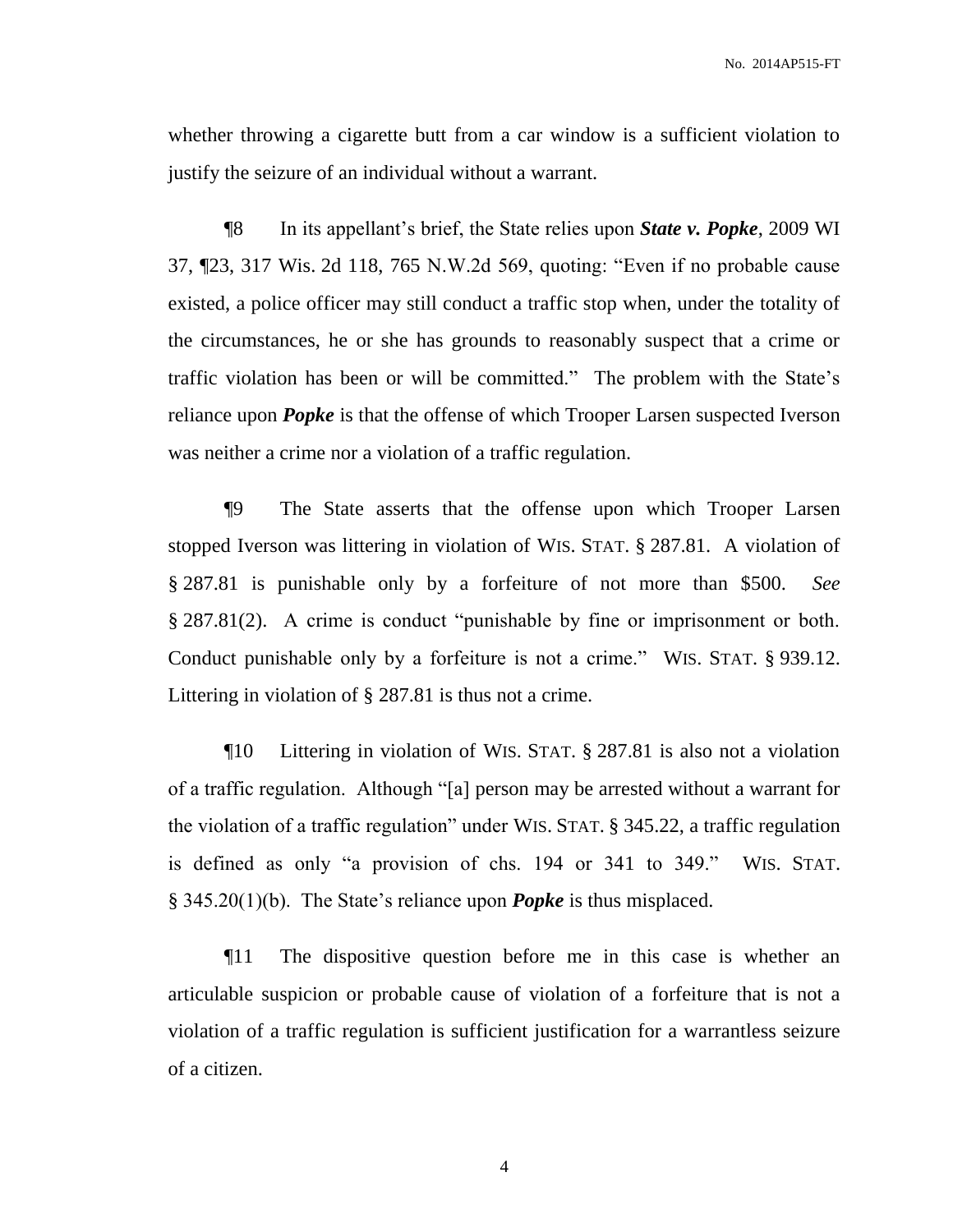¶12 In *State v. Krier*, 165 Wis. 2d 673, 678, 478 N.W.2d 63 (Ct. App. 1991), this court held that "when a person's activity can constitute either a civil forfeiture or a crime, a police officer may validly perform an investigative stop pursuant to [WIS. STAT. §] 968.24." The defendant in *Krier* was stopped based upon an anonymous tip that he was driving without a license, which is a civil forfeiture on the first offense, but criminal for subsequent offenses when a license is suspended or revoked. *Id.* at 677. The defendant argued that because the anonymous tip did not inform the officer whether the defendant had prior offenses, he was stopped only on suspicion of a forfeiture. *Id.* In ruling that the stop was permissible, this court stated: "[j]ust as there is no prohibition for stopping because the behavior may end up being innocent, there is also no prohibition for stopping because the behavior may end up constituting a mere forfeiture." *Id.* at 678. The implication from this language that a "mere forfeiture" standing alone does not justify an investigatory stop is inescapable. *See id.*

¶13 In a supplemental brief, after reciting several cases of valid stops based upon suspicion of violations of traffic regulations, which as I have shown are not on point with the facts of this case, the State "concedes [that] it is unaware of authority directly addressing the legality of traffic stops based upon non-traffic forfeiture offenses." The State then attempts to argue policy reasons why the law ought to be different than it is. However, both WIS. STAT. § 968.24 and *Terry* are specific in their application to criminal behavior and it is beyond the authority of this court to substitute its own policy preferences, even if I were so inclined.

¶14 Accordingly, I affirm the order of the circuit court.

*By the Court.*—Order affirmed.